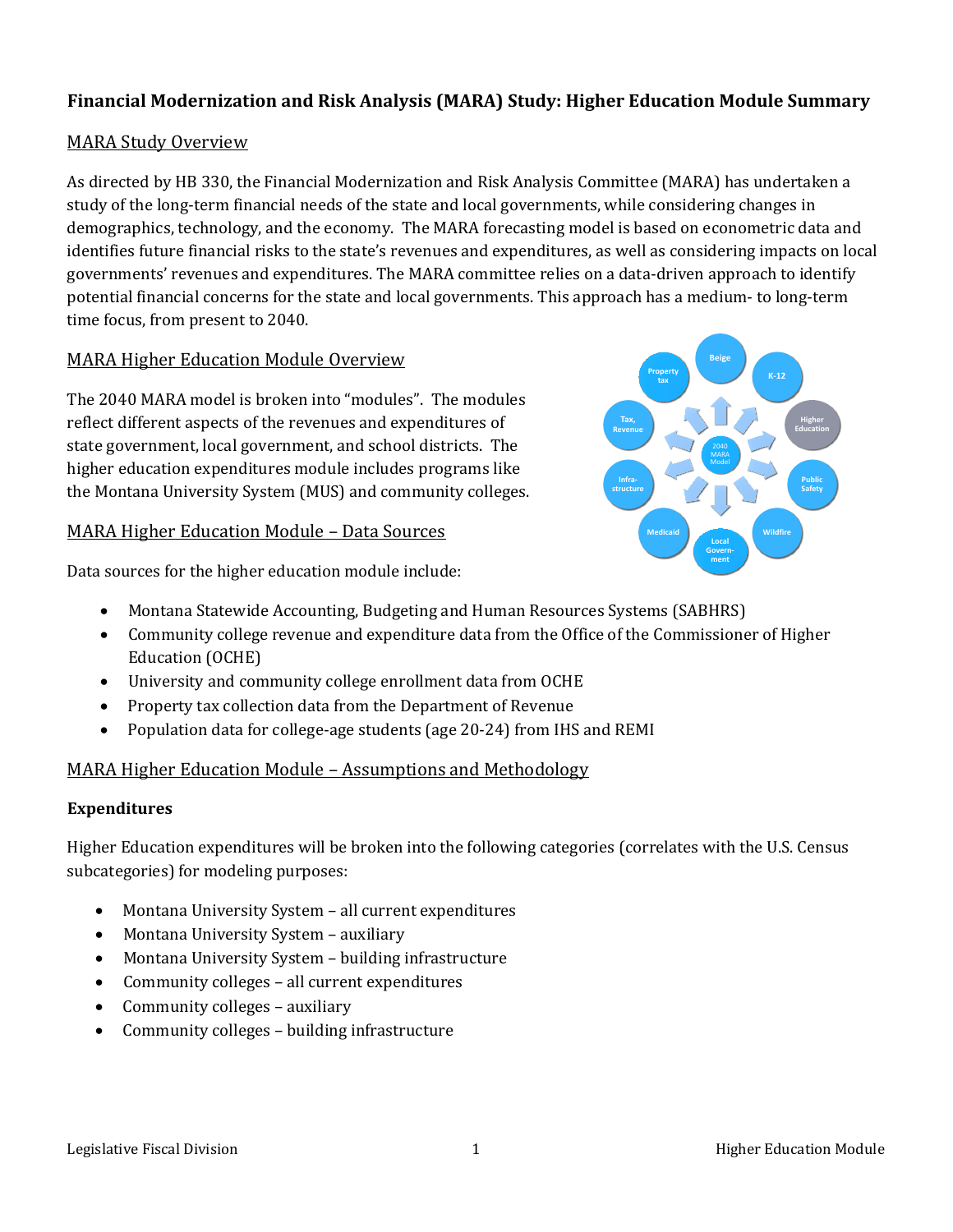### *Montana University System – Current Expenditures*

Current expenditures at the Montana University System will be forecast using enrollment projections and historic costs adjusted by the consumer price index for all urban users (CPI-U). The calculations will be done by MUS unit to capture the individual expenditures and resources of each campus and to allow for flexibility in further refining the model. Results of the calculations will be rolled up to the MUS level to show a system-level projection.

The forecast for university enrollments will include both resident and non-resident full-time equivalent (FTE) and is assumed to remain proportional to recent years' enrollment. FY 2021 will be omitted because of pandemic anomalies. Growth in enrollment will initially be projected using IHS and REMI population data. There are challenges with using this data to project enrollment growth since there appears to be little correlation between changes in population and enrollment changes, as seen in the chart below. Other factors impacting enrollment numbers will be researched to help understand possible reasons for these differences.

# **MARA Higher Education Module: Program-level projections and "beige" projections**

- $\triangleright$  Many of the expenditures of state and local government in the MARA forecasting model are projected with a "status quo"-based methodology which assumes "business as normal" or "beige" continues into 2040. An example would be the administrative functions of Commissioners Office of Higher Education
- $\triangleright$  In the higher education module specific, "non-beige" projections are made for university enrollments and costs per resident and non-resident **FTE**



Cost per resident and non-resident FTE will be calculated by examining historic cost per FTE from FY 2012 through FY 2019. FY 2020 and FY 2021 will be excluded to remove the impacts of the pandemic. These costs will be adjusted by the CPI-U in order to forecast costs through 2040.